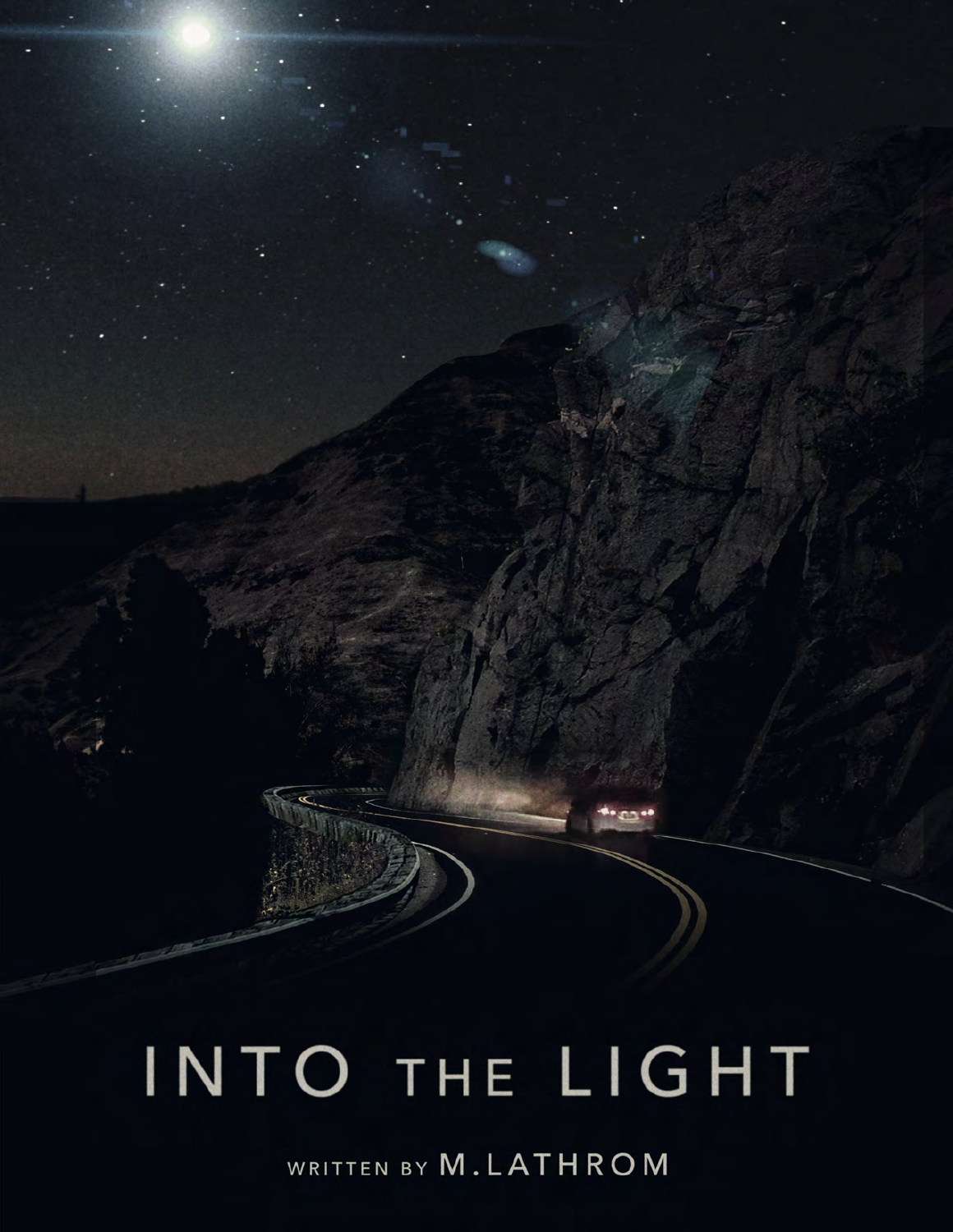INTO THE LIGHT

Written by

Matt Lathrom

Based on a true story.

matt@mlathrom.com writtenby.mlathrom.com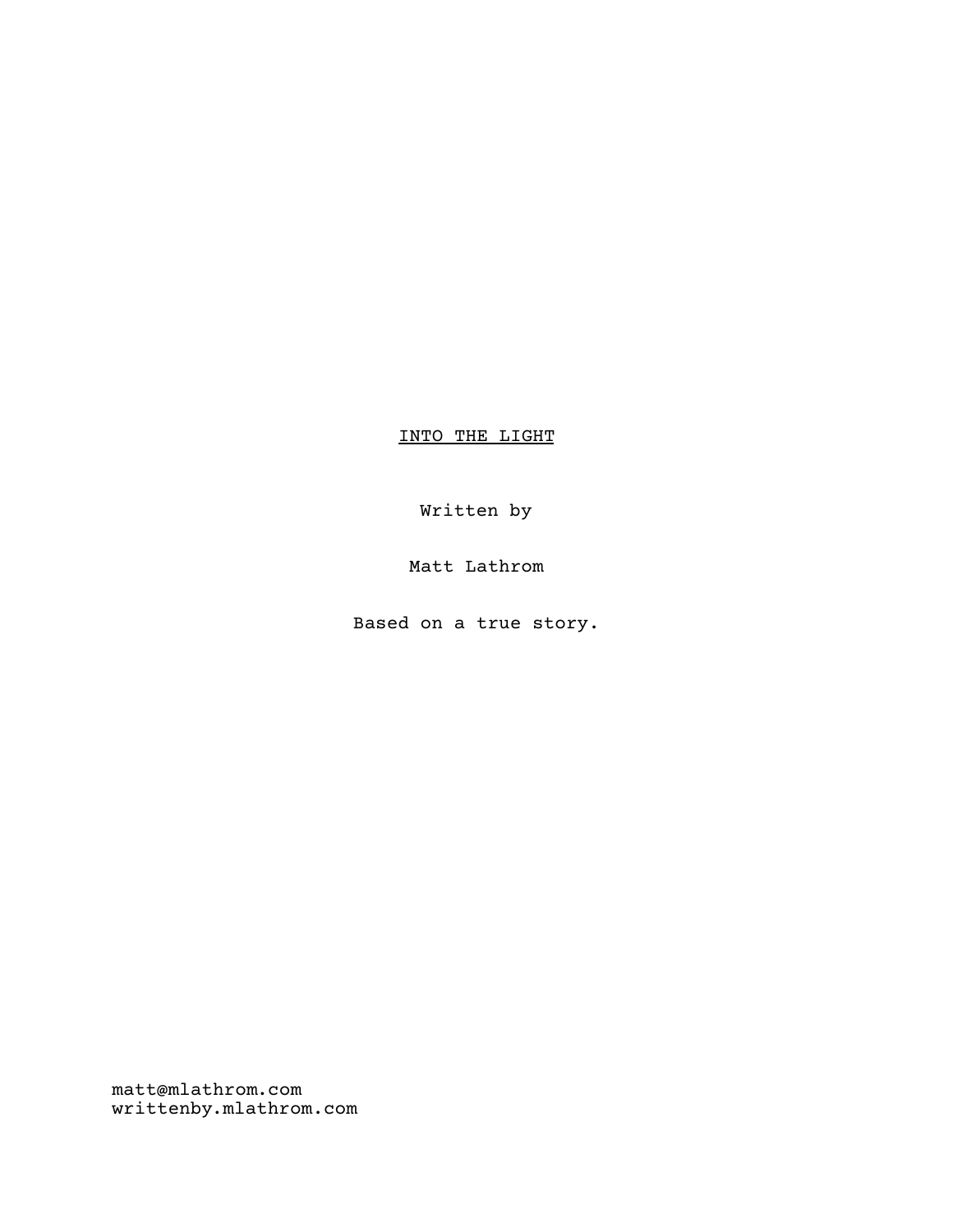FADE IN:

**EXT. ROAD - NIGHT**

Pitch dark. Light sweeps onto a yellow diamond sign. A picture of a car with winding tread marks.

**INT. CAR - NIGHT**

TERESA (21), pretty with a nervous edge, stares at the sign. Hesitates. The radio plays music in the background.

She flips it off. Silence.

She grabs the crank shifter beside the wheel, pulls forward.

**EXT. ROAD - NIGHT**

The light leaves the sign. Behind it, the red tail lights grow smaller as the car drives up the mountain road.

**INT. CAR - NIGHT**

FADE IN:<br>
EXT. ROAD - NIGHT<br>
Pitch dark. Light sweeps onto a yellow diamond sign. A<br>
picture of a car with winding tread marks.<br>
INT (RAS - NIGHT<br>
TERESA (21), pretty with a nervous edge, stares at the sign.<br>
TERESA (21), POV through the windshield. The headlights illuminate the windy road only a few car lengths ahead. Curves and turns come out of nowhere. A rock wall on the right and guard rails on the left close in the two-lane road.

CLOSE ON the speedometer. The orange dial hovers at 40.

Teresa squints, lurches her neck forward for clarity. She drives old lady style.

She reaches down, fumbles around for something.

She takes her eye off the road, peers down. Grabs a water bottle. Then looks back up.

POV through the windshield. Over the line. A guard rail rockets toward her.

The slam of metal against metal. The windshield cracks. Teresa's head flies forward.

SMASH TO:

## **INT. CAR - NIGHT**

CLOSE ON Teresa's nervous face. She shakes out of her daze. She peers down at the speedometer.

CLOSE ON the speedometer. The engine sound dims. The dial drops from 40 to 20.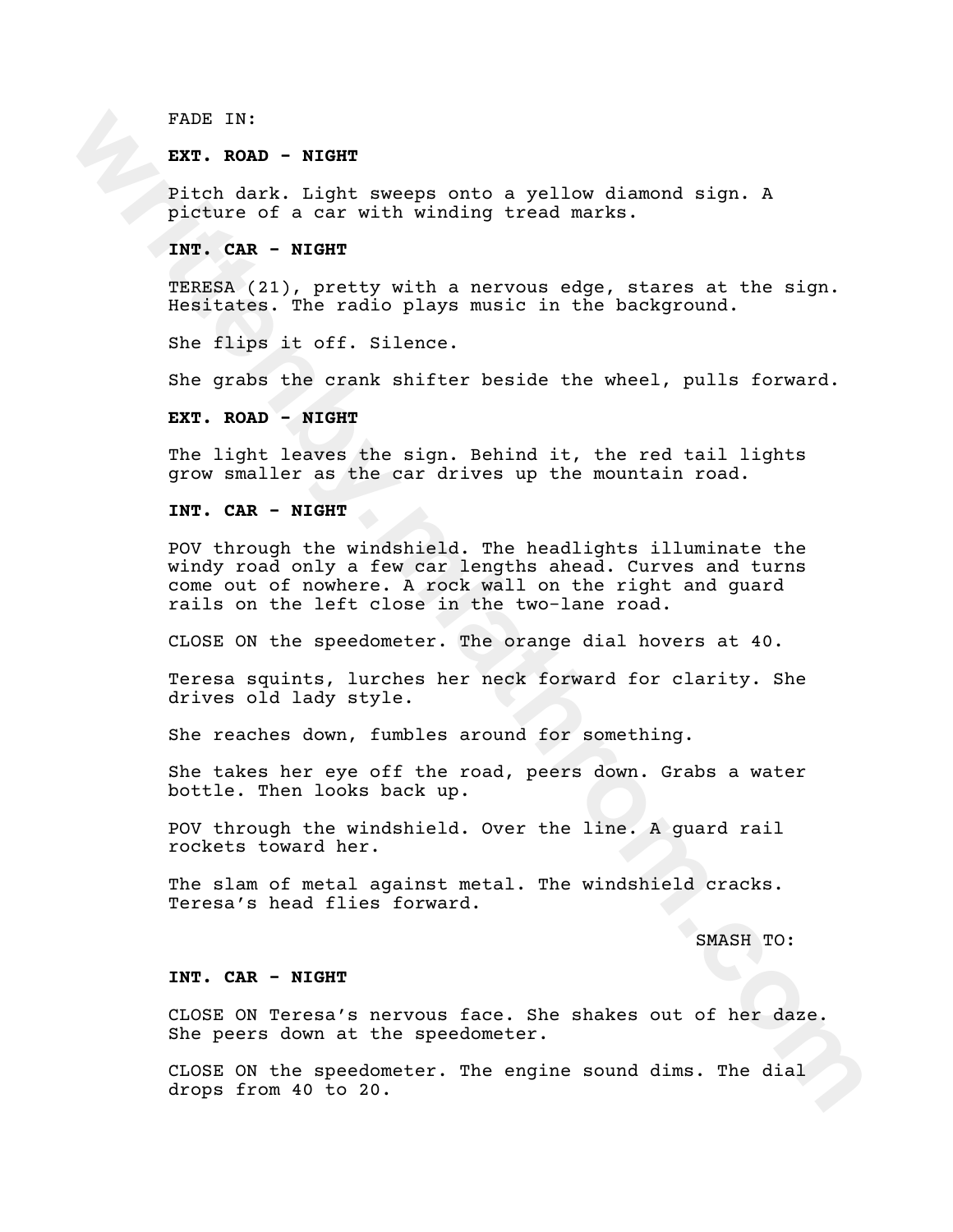Teresa sighs.

POV through the windshield.

A white dot appears in the black sky.

Teresa sigha.<br>
Pov throngh the windshield.<br>
A white dot appears in the black sky.<br>
Tergsa's eyes catch the sight. They bounce between the road<br>
and the sky.<br>
Sergsa's eyes catch the sight. Then watches the road.<br>
She leans Teresa's eyes catch the sight. They bounce between the road and the sky.

She leans forward. Squints. Then watches the road.

POV the dot grows brighter. A halo appears around it.

Teresa gazes at the sky. She lingers on it. Her eyes look back to the road. Then

POV a guard rail comes into the light.

CLOSE ON Teresa's foot slams the brake.

**EXT. CAR - SAME TIME**

The car screeches to a halt. Only feet from the rail.

**INT. CAR - SAME TIME**

Teresa trembles. Her breath heavy. She peers up. The light flickers as it grows brighter. She stares at it.

She pulls the car into gear. Pulls forward.

POV through he windshield. A dirt shoulder ahead. She drives toward it.

**EXT. CAR - NIGHT**

The car stops on the dirt shoulder.

Teresa opens the door. Steps out. She looks up at the sky.

POV the light grows brighter. Brighter than the moon. Streaks and a white halo flicker around it.

Teresa's mouth hangs open. The light reflected in her eyes.

Then, the light in her eyes vanishes.

POV the light flicks off like a bedroom light.

Teresa shifts.

A semi truck barrels down the winding mountain road in the wrong lane. The lane Teresa was in.